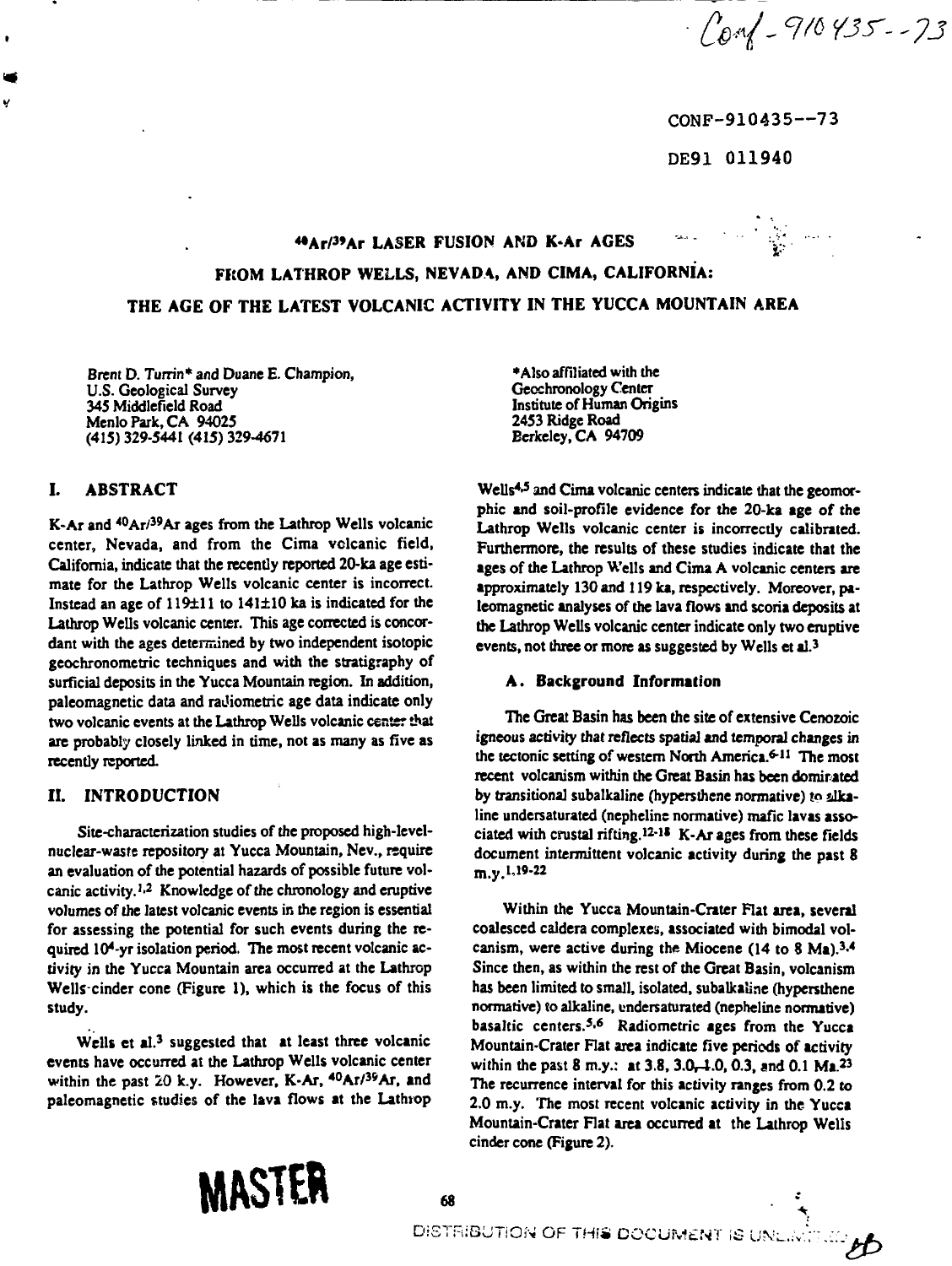

#### **Figure 1**

**Southwestern Nevada, showing location of the Crater Rat-Yucca Mountain area. Light-gray areas, ash-flow tuffs; diagonal-lined areas, Paleozoic limestone; dark-shaded areas, Quaternary basalt flows and cinders; vertical-lined areas Tertiary basalt flows and cinders; unshaded-areas alluvium. Sawtoothed lines, detachment faults; teeth on upper plate. Inset, LV, Las Vegas; LW, Lathrop Wells; R, Reno; SF, San Francisco; LA, Los Angeles; CVF, Cima volcanic field.**

**The Lathrop Wells cone-and-flow complex overlies Quaternary alluvial sedimentary deposits and Miocene ashflow and air-fall units of the Paintbrush Tuff. Flows of the Lathrop Welk volcanic center are dense alkali olivine basalt with vesicular tops and bottoms and exhibit block-flow and aa-flow morphologies. The basalt is sparsely porphyritic, with olivine phenocrysts and plagioclase microphenocrysts(?) in a fine-grained groundmass of plagioclase, olivine, clinopyroxene (Ti-augite), opaque minerals (Fe-Ti oxides), interstitial glass, and apatite.**



#### **Figure 2**

**Generalized geologic map of the Lathrop Wells cinder cone and flow complex, showing locations of samples (triangles) for K-Ar and <sup>40</sup>Ar/ 3 9Ar and paleomagnetic studies. Numbers correspond to samples listed in tables 1 and 2. Areas enclosed with hachured lines are scoria mounds composed of welded agglutinate and volcanic bombs; area enclosed with sawtoothed lines is crater at tcp of main scoria cone. Units: QI3, late basaltic lava flows;** *Q\\$* **early basaltic** lava flows; Qps<sub>1</sub> pyroclastic base-surge deposits; Qs5, early **scoria deposits; Qsu, undifferentiated scoria deposits, some mounds of which are contemporaneous with unit QI3. Unshaded areas, Quaternary alluvium.**

### **III. «°Ar/3»Ar DATING STUDIES**

#### **A. Methods**

**Samples of whole-rock basalt were coarsely crushed to 0.5- to 1-cm chips, which were then examined for xenolithic contamination. Chips that were apparently contamination free were crushed further, sieved (60 to 100 mesh), and washed. The samples were treated with a 10% HC1 solution and a 5% HF solution in an nftrasonic bath for 10 and 5**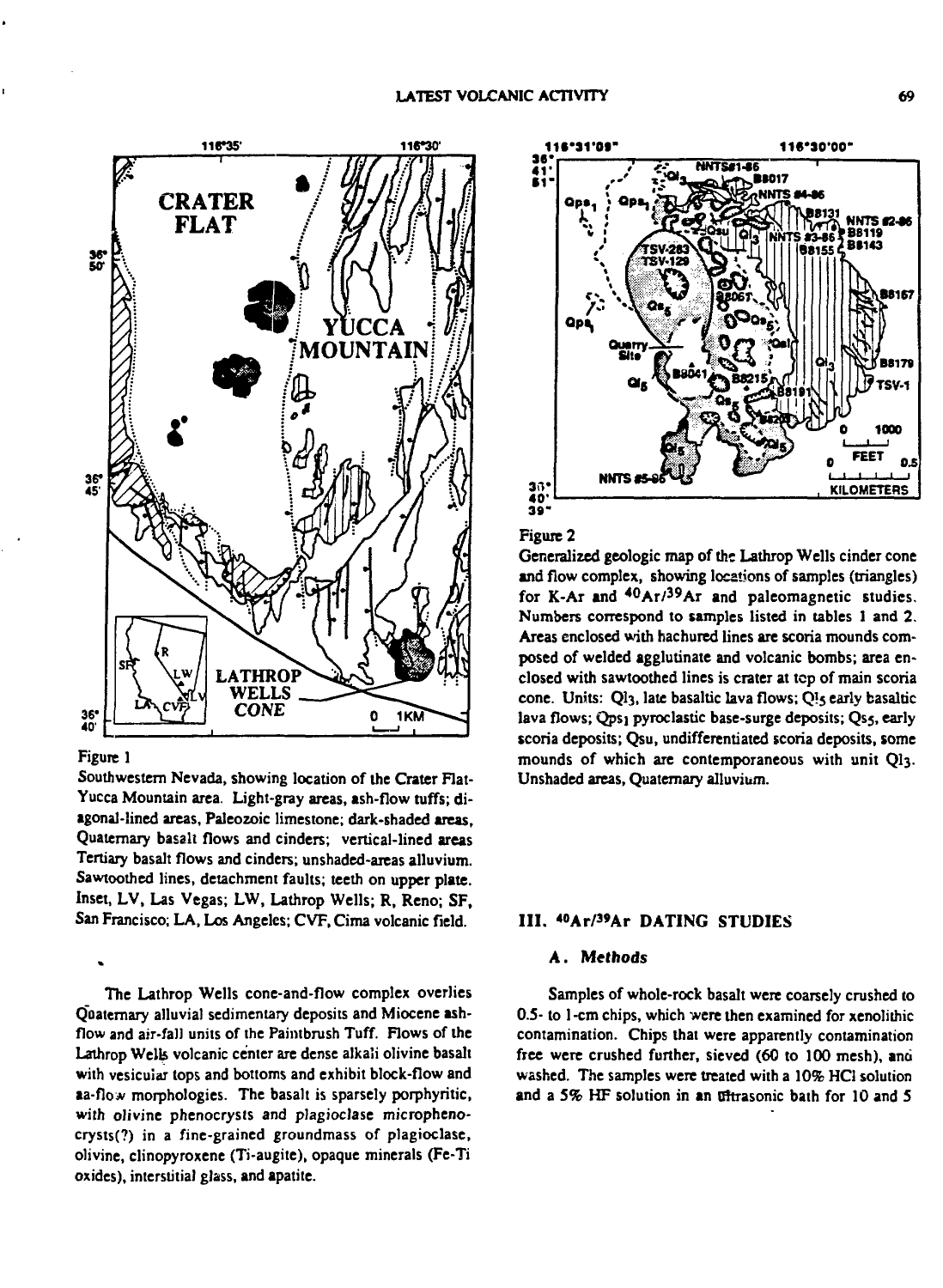**minutes, respectively, and then rinsed in distilled water in an ultrasonic bath for 5 minutes. From this material, approximately 250 whole-rock grains were picked for irradiation.<sup>1</sup>**

**After irradiation, the samples were transferred to a copper sample holder and loaded into the extraction system for overnight bakeout at 250°C. All of the <sup>40</sup>Ar/<sup>39</sup>Ar analyses are from the total fusion of individual whole-rock grains, approximately 0.3-0.5 nun in size. Fusion** *wzs* **induced by a 6-W continuous Ar-ion laser beam focused to a 2-3-mm spot, applied for 30-60 seconds. The gasses released from the grains were then scrubbed of reactive species, such as CO2, CO, and N2, by exposure to a 150°C Zr-Fe-V alloy getter for about 3 minutes. The remaining inert gases, principally Ar, were** *then* **admitted to the mass spectrometer, and the srgon-isotopic ratios were determined. The mass spectrometer was operated in static mode, using automated datacollection procedures.<sup>6</sup>**

### **B. <sup>40</sup>Ar/ <sup>3</sup> <sup>9</sup> Results From the Lathrop Volcanic Center**

**A total of 40 <sup>40</sup>Ar/<sup>39</sup>Ar ages from the Lathrop Weiis volcanic center yield weighted mean ages<sup>25</sup> of 183121 lea for** unit Ql<sub>3</sub>, 138±54 ka for unit Ql<sub>5</sub>, and 149±45 ka for unit **(Table 1). Isochron and inverse-isochron ages, respectively, of 181123 and 182120 ka for unit Ql3, 1001135 and 100177 ka, for unit Ql<sup>s</sup> , and 1931053 and** 193± 49 ka for unit Qs5 are concordant with the weighted**mean ages. Is<>chron data from the Lathrop Wells lava flows indicate an initial <sup>40</sup>Ar/<sup>36</sup>Ar ratio equivalent to that of atmospheric Ar (295), discounting the presence of excess Ar. However, there is evidence of some xenolith contamination from the underlying rhyolite tuffs (see Table 1); ihe contaminated samples yic i distinctly older ages.** Turrin et al.<sup>5</sup> showed that a 0.03% contamination of the **basalt by the underlying tuff would add only an additional 0.022 Ma to the age to the Lathrop Wclir, flow.**

**1. Discussion <sup>40</sup>Ar/<sup>39</sup>Ar ages from the Lathrop Wells volcanic center are concordant with the K-Ar** ages for the units Ql<sub>5</sub> and Ql<sub>3</sub> of 116±13 ka and 133±10 ka, **respectively, obtained by Turrin et al.<sup>5</sup> . We believe that the best estimate for the age of (composite) unit QS5/QI5 is the combined weighted mean of all the available radiometric** ages, which is 119±11 ka. Similarly, we believe that the **best estimate for the age of unit QI3 is the weighted mean of all the available radiometric ages, or 141110 ka. From the reported analytical precision of the combined weighted-mean ages for unit QI3 and (composite) unit Qsj/Qlj, the absolute age difference between thsse units is no more than 29 ka.<sup>c</sup>**

**Directions of remanent magnetization from 27 sites at the Lathrop Welis volcanic center indicate two volcanic events;<sup>4</sup> - 5 \* 26 these two directions have an angular difference of 4.7°. Rates of secular variation of the Earth's magnetic field sugge," a minimum age difference of approximately 100 yr for these two events. Therefore, given the above limits for the age differences between unit QI3 and (composite) unit Qss/Qls, the Lathrop Wells volcanic center c?n be considered a monogenetic (single) volcanic event, for the purposes of volcanic-hazard/risk assessment**

**The eruptive products from these two events are spatially separated and not in direct stratigraphic contact; however, the following siratigraphic sequence of volcanic events is inferred from field mapping:<sup>26</sup>**

 $C.V. = 1.960*(s^2/n_1+s^2/n_2)^{1/2}$ 

**<sup>\*</sup>In the <sup>40</sup>Ar/<sup>39</sup>Ar dating method, separate rock grains are irradiated with fast neutrons to produce the reaction <sup>39</sup>K(n,p) 3 9AT. After irradiation, samples are heated to fusion. The Ar released during fusion is purified, and then isotopically analyzed with a mass spectrometer. The age is then calculated from the <sup>40</sup>Ar/<sup>39</sup>Ar ratio after all interfering Ar-isotopes from atmospheric contamination and undesirable neutron reactions with Ca and K are corrected.<sup>24</sup> Samples for irradiation are encapsulated in aluminum cups and arranged in a known geometry along with mineral standards. The sample package is then put into a cadmium lined 2.5 cm diameter aluminium tube. Then the sample was irradiated 10 minutes at 8 MW in the hydraulic rabbit of the the Los Alamos National Laboratory Omega West reactor**

**b Argon extractions and isotopic analyses were conducted at the Institute of Human Origins, Berkeley Geochronology Center, using a fully automated <sup>40</sup>Ar/<sup>39</sup>Ar laser-fusion-micro extraction system. This extraction system is in-line with a Mass Analyzer products MAP 215 extended geometry mass spectrometer. The effective radius of the MAP 215 is 21.5 cm and operates with a mass resolution between 500 to 600. Argon backgrounds for this instrument is typically:**  $^{40}$ Ar =  $\leq 2.0$  x 10<sup>-12</sup> cc (STP); <sup>39</sup>Ar =  $\lt 5.0$  x 10<sup>-14</sup> cc  $(STP)$ ;  ${}^{37}Ar = 57.0 \times 10^{-14}$  cc  $(STP)$ :  ${}^{36}Ar = 2.0 \times 10^{-14}$  cc **(STP).** The detection limit is on the order of  $1.0 \times 10^{-14}$  cc **(STP).**

**The 95% confidence interval of 0.029 Ma is obtained from the following equation:**

**<sup>(</sup>see p. 120, Dairymple and Lanphere).<sup>27</sup> This value (0.029 Ma) is the minimum difference in age between the two flows that should be detectable at the 95% confidence level.**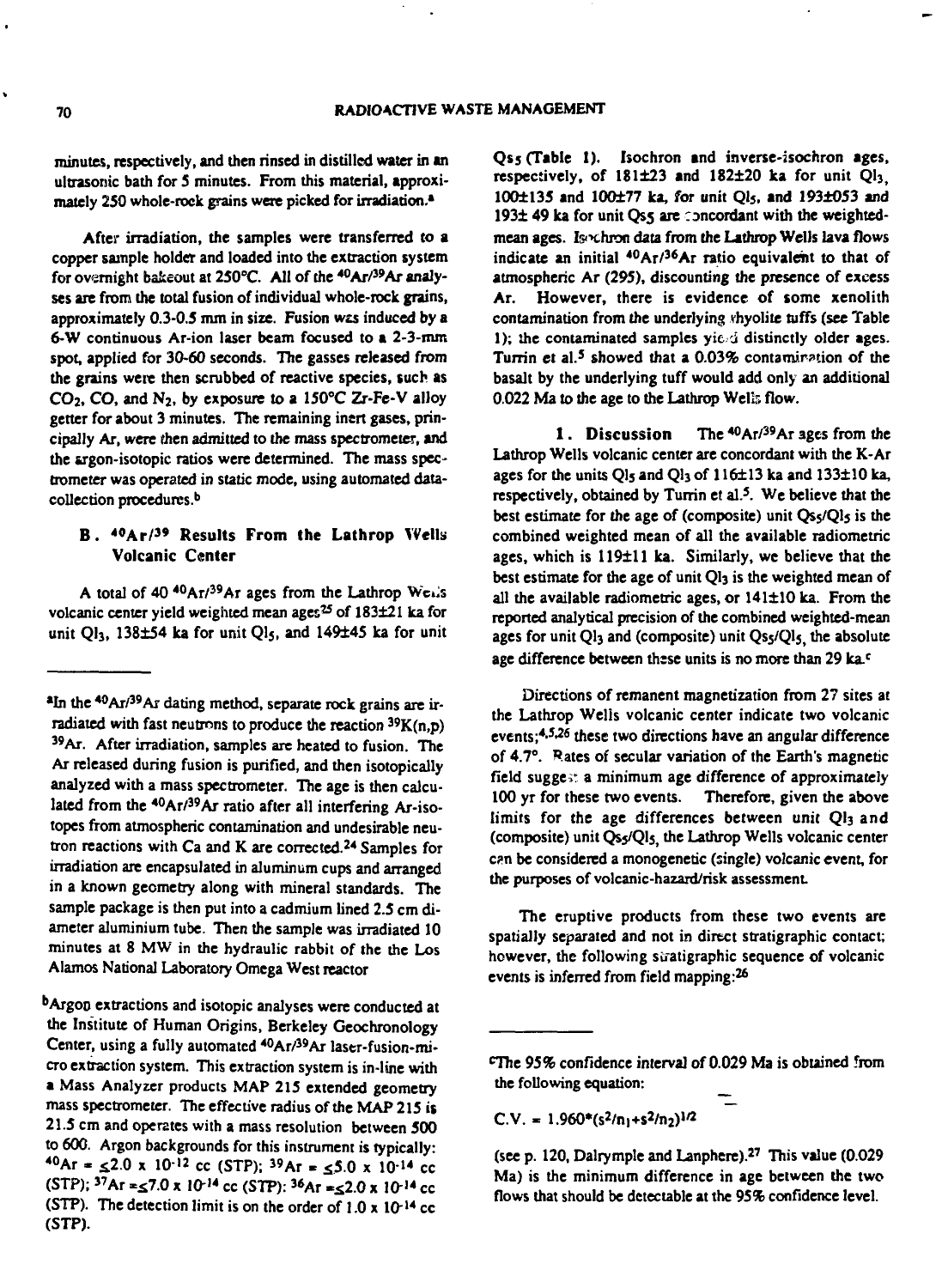|                  |                                                                                  |                                                                                   |                   |                   | TABLE 1. <sup>40</sup> Ar/ <sup>39</sup> Ar Age data from the Lathrop Wells volcanic center (Unit Ql <sub>3</sub> )                                                           |                                               |        |       |                                         |
|------------------|----------------------------------------------------------------------------------|-----------------------------------------------------------------------------------|-------------------|-------------------|-------------------------------------------------------------------------------------------------------------------------------------------------------------------------------|-----------------------------------------------|--------|-------|-----------------------------------------|
| L#               | Sample                                                                           |                                                                                   |                   |                   | $40A1/39A1$ $37A1/39A1$ $36A1/39A1$ $40A1*/39A1$ % $40A1*$                                                                                                                    |                                               | 36ArCa |       | <sup>39</sup> Arca Age±lo (Ma)          |
|                  |                                                                                  |                                                                                   |                   |                   | Flow Unit QI <sub>3</sub>                                                                                                                                                     |                                               |        |       |                                         |
| 1554-01          | <b>NNTS #1-86</b>                                                                | 40.939                                                                            | 1.7407            | 0.1369            | 0.6294                                                                                                                                                                        | 1.5                                           | 0.34   | 0.024 | $0.143 \pm 0.088$                       |
| 1554-02          | <b>NNTS #1-86</b>                                                                | 32.546                                                                            | 1.8868            | 0.1060            | 1.3692                                                                                                                                                                        | 4.2                                           | 0.48   | 0.26  | 0.311±0.078                             |
| 1554-03          | <b>NNTS #1-86</b>                                                                | 98.908                                                                            | 1.8207            | 0.3342            | 0.2910                                                                                                                                                                        | 0.3                                           | 0.15   | 0.25  | $0.066 \pm 0.216$                       |
| 1554-04          | <b>NNTS #1-86</b>                                                                | 78.306                                                                            | 1.6280            | 0.2640            | 0.4112                                                                                                                                                                        | 0.5                                           | 0.17   | 0.23  | 0.093±0.212                             |
|                  | Arithmetic mean:                                                                 | $0.153 \pm 0.110$                                                                 | SEM:              | ±0.055            |                                                                                                                                                                               |                                               |        |       |                                         |
| Weighted mean:   |                                                                                  | $0.217 \pm 0.054$                                                                 |                   |                   |                                                                                                                                                                               |                                               |        |       |                                         |
|                  | $40_{\text{Ar}}/36_{\text{Ar}}$ vs $39_{\text{Ar}}/36_{\text{Ar}}$ isochron age: |                                                                                   | $0.351 \pm 0.090$ | <b>MSWD: 1.4</b>  |                                                                                                                                                                               | $40A1/36A1; 291.2 \pm 2.3$                    |        |       |                                         |
|                  | 36Ar/40Ar vs <sup>39</sup> Ar/ <sup>40</sup> Ar isochron age:                    |                                                                                   | $0.354 \pm 0.083$ | <b>MSWD: 1.4</b>  |                                                                                                                                                                               | $40$ Ar/36Ar <sub>i</sub> : 291.2 ± 2.3       |        |       |                                         |
| 1561-01          | <b>NNTS 2-88</b>                                                                 | 111.8408                                                                          | 1.7041            | 0.3730            | 1.7409                                                                                                                                                                        | 1.6                                           | 0.12   | 0.12  | $0.392 \pm 0.215$                       |
| 1561-02          | <b>NNTS 2-88</b>                                                                 | 105.3083                                                                          | 1.7763            | 0.3539            | 0.8614                                                                                                                                                                        | 0.8                                           | 0.14   | 0.13  | 0.194±0.186                             |
| 1561-04          | <b>NNTS 2-88</b>                                                                 | 101.6739                                                                          | 1.6126            | 0.3406            | 1.1622                                                                                                                                                                        | 1.1                                           | 0.13   | 0.12  | 0.261±0.232                             |
| Arithmetic mean: |                                                                                  | $0.282 \pm 0.101$                                                                 |                   | SEM: ±0.058       |                                                                                                                                                                               |                                               |        |       |                                         |
| Weighted mean:   |                                                                                  | $0.274 \pm 0.120$                                                                 |                   |                   |                                                                                                                                                                               |                                               |        |       |                                         |
|                  | 40Ar/36Ar vs 39Ar/36Ar isochron age:                                             |                                                                                   | $-1.25 \pm 2.00$  |                   | MSWD: 0.79 $40_{\text{Ar}}/36_{\text{Ar}}$ : 314.4 ± 25                                                                                                                       |                                               |        |       |                                         |
|                  | $36A1740A2$ vs $39A1740A1$ isochron age:                                         |                                                                                   | $-1.25 \pm 1.19$  | <b>MSWD: 0.79</b> |                                                                                                                                                                               | $40A1/36A1$ ; 314.4 ± 25                      |        |       |                                         |
|                  |                                                                                  |                                                                                   |                   |                   |                                                                                                                                                                               |                                               |        |       |                                         |
| 1553-91          | <b>NNTS #3-86</b>                                                                | 144.06                                                                            | 1.5909            | 0.4851            | 0.8317                                                                                                                                                                        | 0.6                                           | 0.09   | 0.12  | $0.187 \pm 0.243$                       |
| 1553-02          | <b>NNTS #3-86</b>                                                                | 200.13                                                                            | 1.7230            | 0.6761            | 0.4884                                                                                                                                                                        | 0.2                                           | 0.07   | 0.13  | $0.110 \pm 0.327$                       |
| 1553-03          | <b>NNTS #3-86</b>                                                                | 87.367                                                                            | 1.7964            | 0.2955            | 0.1875                                                                                                                                                                        | 0.2                                           | 0.16   | 0.13  | $0.042 \pm 0.185$                       |
| 1553-04          | <b>NNTS #3-86</b>                                                                | 50.708                                                                            | 1.8269            | 0.1699            | 0.6425                                                                                                                                                                        | 1.3                                           | 0.29   | 0.13  | 0.145±0.088                             |
| 1553-11          | <b>NNTS 3-86</b>                                                                 | 35.947                                                                            | 1.8698            | 0.1200            | 0.6394                                                                                                                                                                        | 1.8                                           | 0.42   | 0.14  | 0.144±0.084                             |
| 1553-13          | <b>NNTS 3-86</b>                                                                 | 49.092                                                                            | 1.9396            | 0.1647            | 0.5612                                                                                                                                                                        | 1.1                                           | 0.32   | 0.14  | <b>0.126±0.082</b>                      |
| Arithmetic mean: |                                                                                  | $0.126 \pm 0.048$                                                                 |                   | SEM: ±0.020       |                                                                                                                                                                               |                                               |        |       |                                         |
| Weighted mean:   |                                                                                  | $0.133 \pm 0.046$                                                                 |                   |                   |                                                                                                                                                                               |                                               |        |       |                                         |
|                  | 40Ar/36Ar vs 39Ar/36Ar isochron age:                                             |                                                                                   | $0.142 \pm 0.057$ | <b>MSWD: 0.39</b> |                                                                                                                                                                               | $40$ Ar/36Arj: 295.4 ± 0.9                    |        |       |                                         |
|                  | 36Ar/40Ar vs 39Ar/40Ar isochron age:                                             |                                                                                   | $0.147 \pm 0.052$ | <b>MSWD: 0.39</b> |                                                                                                                                                                               | $40_{\text{Ar}}/36_{\text{Ar}}$ ; 295.4 ± 0.9 |        |       |                                         |
|                  |                                                                                  |                                                                                   |                   |                   |                                                                                                                                                                               |                                               |        |       |                                         |
| 1552-01          | <b>NNTS4-86</b>                                                                  | 12.901                                                                            | 1.8683            | 0.0416            | 0.7661                                                                                                                                                                        | 5.9                                           | 1.21   | 0.14  | $0.172 \pm 0.039$                       |
| 1552-02          | <b>NNTS4-86</b>                                                                  | 36.488                                                                            | 1.7906            | 0.1225            | 0.4391                                                                                                                                                                        | 1.2                                           | 0.39   | 0.13  | 0.099±0.196                             |
| 1552-04          | <b>NNTS4-86</b>                                                                  | 13.417                                                                            | 1.7257            | 0.0427            | 0.9372                                                                                                                                                                        | 7                                             | 1.09   | 0.13  | $0.211 \pm 0.041$                       |
| 1557-01          | <b>NNTS #4-86</b>                                                                | 29.148                                                                            | 1.0829            | 0.0963            | 0.7826                                                                                                                                                                        | 2.7                                           | 0.3    | 0.15  | $0.177 \pm 0.212$                       |
| 1557-02          | <b>NNTS #4-86</b>                                                                | 24.048                                                                            | 1.0834            | 0.0795            | 0.6506                                                                                                                                                                        | 2.7                                           | 0.37   | 0.15  | $0.147 \pm 0.134$                       |
| 1557-03          | <b>NNTS #4-86</b>                                                                | 69.949                                                                            | 1.3375            | 0.2327            | 1.3022                                                                                                                                                                        | 1.9                                           | 0.15   | 0.19  | $0.294 \pm 0.379$                       |
| 155, 04          | <b>NNTS #4-86</b>                                                                | 42.058                                                                            | 0.8296            | 0.1409            | 0.4958                                                                                                                                                                        | $1.2$                                         | 0.16   | 0.12  | 0.11210.282                             |
| Arithmetic mean: |                                                                                  | $0.173 \pm 0.066$                                                                 | SEM.              | ±0.025            |                                                                                                                                                                               |                                               |        |       |                                         |
| Weighted mean:   |                                                                                  | $0.187 \pm 0.027$                                                                 |                   |                   |                                                                                                                                                                               |                                               |        |       |                                         |
|                  | 40Ar/36Ar vs 39Ar/36Ar isochron age:                                             |                                                                                   | $0.175 \pm 0.034$ | <b>MSWD: 0.85</b> |                                                                                                                                                                               | $40AJ/36AJ$ : 295.8 ± 1.7                     |        |       |                                         |
|                  |                                                                                  | $36$ Ar/ $40$ Ar vs $39$ Ar/ $40$ Ar isochron age:                                | $0.175 \pm 0.032$ | MSWD: 0.85        |                                                                                                                                                                               | $40_{\text{Ar}}/36_{\text{Ar}}$ ; 295.9 ± 1.7 |        |       |                                         |
|                  |                                                                                  |                                                                                   |                   |                   |                                                                                                                                                                               |                                               |        |       |                                         |
| •SEM:            | *Arithmetic mean:                                                                | $0.171 \pm 0.087$<br>± 0.020                                                      |                   |                   |                                                                                                                                                                               |                                               |        |       |                                         |
|                  | *Weighted mean:                                                                  | $0.183 \pm 0.021$                                                                 |                   |                   |                                                                                                                                                                               |                                               |        |       |                                         |
|                  |                                                                                  | $*40_{\text{Ar}}/36_{\text{Ar}}$ vs $39_{\text{Ar}}/36_{\text{Ar}}$ isochron age: |                   | $0.181 \pm 0.023$ | MSWD:                                                                                                                                                                         | 0.96                                          |        |       | $40$ Ar/36Ar <sub>i</sub> : 295.3 ± 0.5 |
|                  |                                                                                  | *36Ar/40Ar vs 39Ar/40Ar isochron age:                                             |                   | $0.182 \pm 0.020$ | MSWD:                                                                                                                                                                         | C.97                                          |        |       | $40A\tau/36A\tau$ i: 295.3 ± 0.5        |
|                  | <b>Comtaminated Samples</b>                                                      |                                                                                   |                   |                   |                                                                                                                                                                               |                                               |        |       |                                         |
|                  | 1553-12 NNTS 3-86                                                                | 6.7560                                                                            | 0.3146            | 0.0087            | 4.2112                                                                                                                                                                        | 62.3                                          | 0.97   | 0.02  | 0.947±0.024                             |
|                  | 1553-10 NNTS 3-86                                                                | 47.0300                                                                           | 1.8546            | 0.1529            | 2.0101                                                                                                                                                                        | 4.3                                           | 0.33   | 0.014 | 0.452±0.086                             |
| - 2552-03        | <b>NNTS 4-86</b>                                                                 | 28.6602                                                                           | 1.8936            | 0.0907            | 1.9989                                                                                                                                                                        | 7.                                            | 0.56   | 0.14  | 0.450±0.073                             |
|                  | 1561-03 NNTS 2-88                                                                | 118.9615                                                                          | 1.7781            | 0.3914            | 3.4504                                                                                                                                                                        | 2.9                                           | 0.12   | 0.13  | 0.776±0.162                             |
|                  |                                                                                  |                                                                                   |                   |                   | *Values calculated from all data except those that shown in italics; $J = 0.000125$ ; ${}^{36}Ar_{Cu}{}^{37}Ar_{Ca} = 0.000269$ ; ${}^{39}Ar_{Ca}{}^{37}Ar_{Ca} = 0.000729$ ; |                                               |        |       |                                         |
|                  | $40$ Ark/39Ark = 0.002                                                           |                                                                                   |                   |                   |                                                                                                                                                                               |                                               |        |       |                                         |
|                  |                                                                                  |                                                                                   |                   |                   |                                                                                                                                                                               |                                               |        |       |                                         |

- **]) Formation of a northwesi-trending fissure complex composed of local vents of irregular scoria mounds and agglutinate (unii Qss, figure 2), accompanied by eruption of small-volume block and aa flows (unit QI5. figure 2). The last phases of this eruption produced the main scoria cone.**
- **2) Subsequent volcanic activity along a small, eastwest-trending fissure system, producing a lava** flow (unit Ql<sub>3</sub>, figure 2) that flowed to the east and **south around the older flow-and-vent complex.**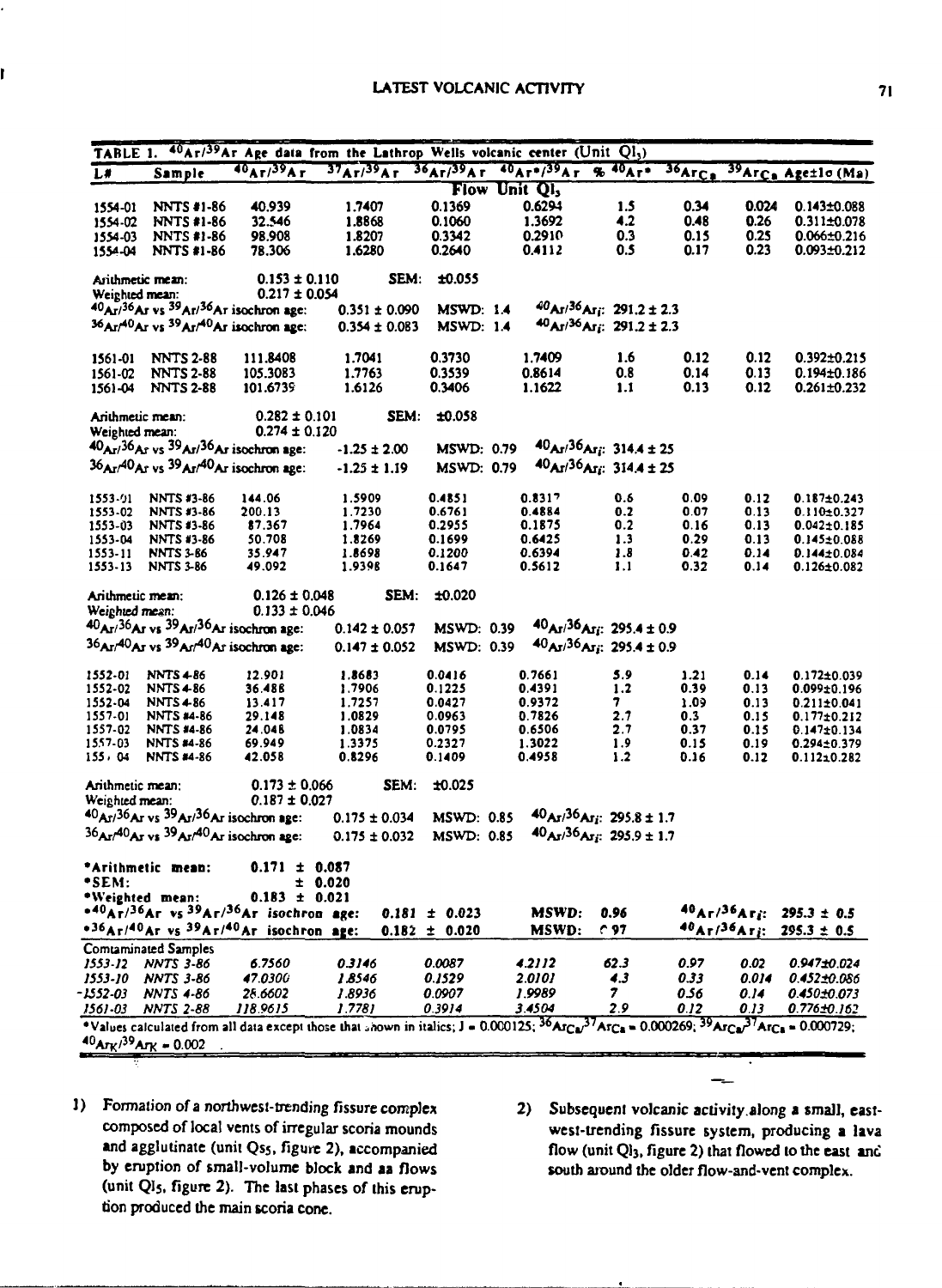|                 |                   | TABLE 1. continued (Unit $Q_1$ , and Unit $Q_{5}$ )                        |                   |                   |                  |                                                      |                     |                                     |                                          |
|-----------------|-------------------|----------------------------------------------------------------------------|-------------------|-------------------|------------------|------------------------------------------------------|---------------------|-------------------------------------|------------------------------------------|
| $L*$            | Sample            | $40$ Ar/39Ar                                                               | $37A$ r/ $39A$ r  | $36$ Ar/ $39$ Ar  | $40Ar$ */ $39Ar$ | $% 40Ar +$                                           | $36_{\text{ArC}_2}$ |                                     | $39$ Arc <sub>a</sub> Age $\pm 1$ o (Ma) |
|                 |                   |                                                                            |                   |                   | Flow Unit QIS    |                                                      |                     |                                     |                                          |
| 1555-10         | <b>NNTS 5-86</b>  | 89.8753                                                                    | 1.8679            | 0.303             | 0.4987           | 0.6                                                  | 0.17                | 0.14                                | $0.112 \pm 0.090$                        |
| $1555 - 11$     | <b>NNTS 5-86</b>  | 116.1837                                                                   | 1.8053            | 0.3921            | 0.4739           | 0.4                                                  | 0.12                | 0.13                                | $0.107 + 0.155$                          |
| 1555-12         | <b>NNTS 5-86</b>  | 247.2218                                                                   | 1.8554            | 0.8336            | 1.0458           | 04                                                   | 0.06                | 0.14                                | $0.235 \pm 0.521$                        |
| 1555-13         | <b>NNT 5 5-86</b> | 82.8124                                                                    | 1.7724            | 0.2773            | 1.0111           | 1.2                                                  | 0.17                | 0.13                                | $0.228 \pm 0.200$                        |
| 1555-01         | <b>NNTS 5-86</b>  | 119.1635                                                                   | 1.6254            | 0.4012            | 0.7398           | 0.6                                                  | 0.11                | 0.23                                | $0.168 \pm 0.318$                        |
| 1555-02         | <b>NNTS 5-86</b>  | 71.7858                                                                    | 1.7913            | 0.2437            | $-0.0886$        | $-0.1$                                               | 0.20                | 0.25                                | $-0.020 \pm 0.263$                       |
| 1555-03         | <b>NNTS 5-86</b>  | 221.2334                                                                   | 1.4189            | 0.7436            | 1.6251           | 0.7                                                  | 0.05                | 0.02                                | $0.368 \pm 0.644$                        |
| 1555-04         | <b>NNTS 5-86</b>  | 79.6465                                                                    | 1.6652            | 0.2675            | 0.7251           | 0.9                                                  | 0.17                | 0.23                                | $0.164 \pm 0.089$                        |
|                 | Arithmetic mean   | $0.170 \pm 0.114$                                                          |                   |                   |                  |                                                      |                     |                                     |                                          |
| SEM             |                   |                                                                            | ± 0.040           |                   |                  |                                                      |                     |                                     |                                          |
| Weighted Ave.   |                   | $0.138 \pm 0.054$                                                          |                   |                   |                  |                                                      |                     |                                     |                                          |
|                 |                   | $40Ar/36Ar$ vs $39Ar/36Ar$ isochron age:                                   |                   | $0.100 \pm 0.135$ | MSWD:            | 0.22                                                 |                     | 40A <sub>F</sub> /36A <sub>F</sub>  | $296.2 \pm 1.7$                          |
|                 |                   | $36Ar/40Ar$ vs $39Ar/40Ar$ isochron age:                                   |                   | $0.100 \pm 0.077$ | MSWD:            | 0.22                                                 |                     | 40A <sub>F</sub> /36A <sub>Fj</sub> | $296.2 \pm 1.7$                          |
|                 |                   |                                                                            |                   | <b>Scoria</b>     | Unit Qss         |                                                      |                     |                                     |                                          |
| 1569-01         | $223 - 1$         | 132.6036                                                                   | 1.5995            | 0.4491            | 0.0326           | 0.0                                                  | 0.10                | 0.12                                | $0.007 \pm 0.374$                        |
| $569-02$        | $223 - 1$         | 85.5278                                                                    | 1.5849            | 0.2873            | 0.7548           | 0.9                                                  | 0.15                | 0.12                                | $0.170 \pm 0.180$                        |
| 1569-03         | $223 - 1$         | 66.2619                                                                    | 1.6591            | 0.2224            | 0.6693           | 1.0                                                  | 0.02                | 0.12                                | $0.151 \pm 0.197$                        |
| 1569-04         | 223-1             | 82.4773                                                                    | 1.5316            | 0.2761            | 1.0136           | $1.2$                                                | 0.15                | 0.11                                | $0.228 \pm 0.165$                        |
|                 |                   |                                                                            |                   |                   |                  |                                                      |                     |                                     |                                          |
| Anthmetic mean  |                   | $0.139 \pm 0.094$                                                          |                   |                   |                  |                                                      |                     |                                     |                                          |
| <b>SEM</b>      |                   | ± 0.047                                                                    |                   |                   |                  |                                                      |                     |                                     |                                          |
| Weighted Ave.   |                   | $0.175 \pm 0.100$                                                          |                   |                   |                  |                                                      |                     |                                     |                                          |
|                 |                   | $40AF/36AF$ vs $39AF/36AF$ isochron age:                                   | $0.243 \pm 0.298$ | MSWD: 0.34        |                  | $40$ Ar/ <sup>36</sup> Arg: 294.3 ± 4.9              |                     |                                     |                                          |
|                 |                   | 36Ar/40Ar vs 39Ar/40Ar isochron age:                                       | $0.243 \pm 0.209$ | <b>MSWD: 0.34</b> |                  | $40$ Ar/36Arg: 294.3 ± 5.0                           |                     |                                     |                                          |
| 1557-10         | $211-1$           | 28.4922                                                                    | 1.311             | 0.0947            | 0.619            | 2.2                                                  | 0.37                | 0.1                                 | $0.139 \pm 0.081$                        |
| 1557-11         | $211-1$           | 56.9906                                                                    | 1.1536            | 0.1904            | 0.8074           | 1.4                                                  | 0.16                | 0.08                                | $0.182 \pm 0.125$                        |
| 1557-12         | $211-1$           | 164.499                                                                    | 1.4253            | 0.5568            | 0.0878           | 0.1                                                  | <b>0.C7</b>         | 0.10                                | $0.020 \pm 0.285$                        |
| 1557-13         | $211-1$           | 46.9586                                                                    | 1.3372            | 0.1572            | 0.6138           | 1.3                                                  | 0.23                | 0.10                                | $0.138 \pm 0.080$                        |
|                 |                   |                                                                            |                   |                   |                  |                                                      |                     |                                     |                                          |
| Anthmetic mean  |                   | $0.120 \pm 0.070$                                                          |                   |                   |                  |                                                      |                     |                                     |                                          |
| <b>SEM</b>      |                   | ±0.035                                                                     |                   |                   |                  |                                                      |                     |                                     |                                          |
| Weighted Ave.   |                   | $0.142 \pm 0.051$                                                          |                   |                   |                  |                                                      |                     |                                     |                                          |
|                 |                   | $40.17^{36}$ Ar vs $39$ Ar/ $36$ Ar isochron age:                          | $0.185 \pm 0.054$ | <b>MSWD: 0.21</b> |                  | $40$ Ar/ $36$ Ar <sub>i</sub> : 294.2 ± 0.9          |                     |                                     |                                          |
|                 |                   | $36$ Ar/ <sup>40</sup> Ar vs $39$ Ar/ <sup>40</sup> Ar isochron age:       | $0.185 \pm 0.054$ | <b>MSWD: 0.21</b> |                  | $40$ Ar/ <sup>36</sup> Ar <sub>i</sub> : 294.2 ± 0.9 |                     |                                     |                                          |
| Arithmetic mean |                   | $0.129 \pm 0.077$                                                          |                   |                   |                  |                                                      |                     |                                     |                                          |
| SEM             |                   | ± 0.027                                                                    |                   |                   |                  |                                                      |                     |                                     |                                          |
| Weighted Ave.   |                   | $0.149 \pm 0.045$                                                          |                   |                   |                  |                                                      |                     |                                     |                                          |
|                 |                   | 40Ar/36Ar vs 39Ar/36Ar isochron age:                                       |                   | $0.193 \pm 0.053$ | MSWD:            | 0.37                                                 |                     | $40_{\rm Ar}/36_{\rm Ar}$ :         | $294.5 \pm 0.8$                          |
|                 |                   | 36Ar/ <sup>40</sup> Ar vs <sup>39</sup> Ar/ <sup>40</sup> Ar isochron age: |                   | $0.193 \pm 0.049$ | MSWD:            | 0.34                                                 |                     | 49Ar/36Ari                          | $294.4 \pm 0.9$                          |
|                 |                   |                                                                            |                   |                   |                  |                                                      |                     |                                     |                                          |
|                 | *Arithmetic mean  | $0.150 \pm 0.096$                                                          |                   |                   |                  |                                                      |                     |                                     |                                          |
| *SEM            |                   | ± 0.058                                                                    |                   |                   |                  |                                                      |                     |                                     |                                          |
| *Weighted mean  |                   | $0.144 \pm 0.035$                                                          |                   |                   |                  |                                                      |                     |                                     |                                          |
|                 |                   | *40Ar/36Ar vs 39Ar/36Ar isochron age:                                      |                   | $0.150 \pm 0.048$ | MSWD:            | 0.75                                                 |                     |                                     | $40Ar/36Ar$ i: 295.1 ± 0.7               |
|                 |                   | *36Ar/40Ar vs $39Ar/40Ar$ isochron age:                                    |                   | $0.151 \pm 0.033$ | MSWD:            | 0.75                                                 |                     |                                     | $40$ Ar/36Ar <sub>i</sub> : 295.1 ± 0.7  |
|                 |                   |                                                                            |                   |                   |                  |                                                      |                     |                                     |                                          |

 $\omega_{\rm m}$ 

**On the basis of cinder-cone morphology and soil-stratigraphic studies, it was recently suggested that three additional volcanic events have occurred at the Lathrop Wells volcanic center within the past 20 ka.<sup>3</sup> This assertion is based on three experimental radiocarbon ages on rock varnish from the Cima A cone (Black Tank Wash cone)<sup>28</sup> - 29 in the Cima volcanic field, Calif., and on a one-to-one geomorphic comparison of the Lathrop Wells cone with the Cima A cone.**

**The evidence cited for three additional volcanic events at Lathrop Wells is found in deposits of eoli m sand and silt and lapilli-size tephra, supported By~a matrix of eolian sand and silt. These deposits occur immediately adjacent to the main cinder cone and overlie unit Qsj. An alternative interpretation, proposed here and by Turrin et al.,<sup>4</sup> - 5 is ihat these deposits are not volcanogenic in origin but are cone-apron deposits derived from the nearby cone slope. Moreover, the**

 $\ddot{\phantom{0}}$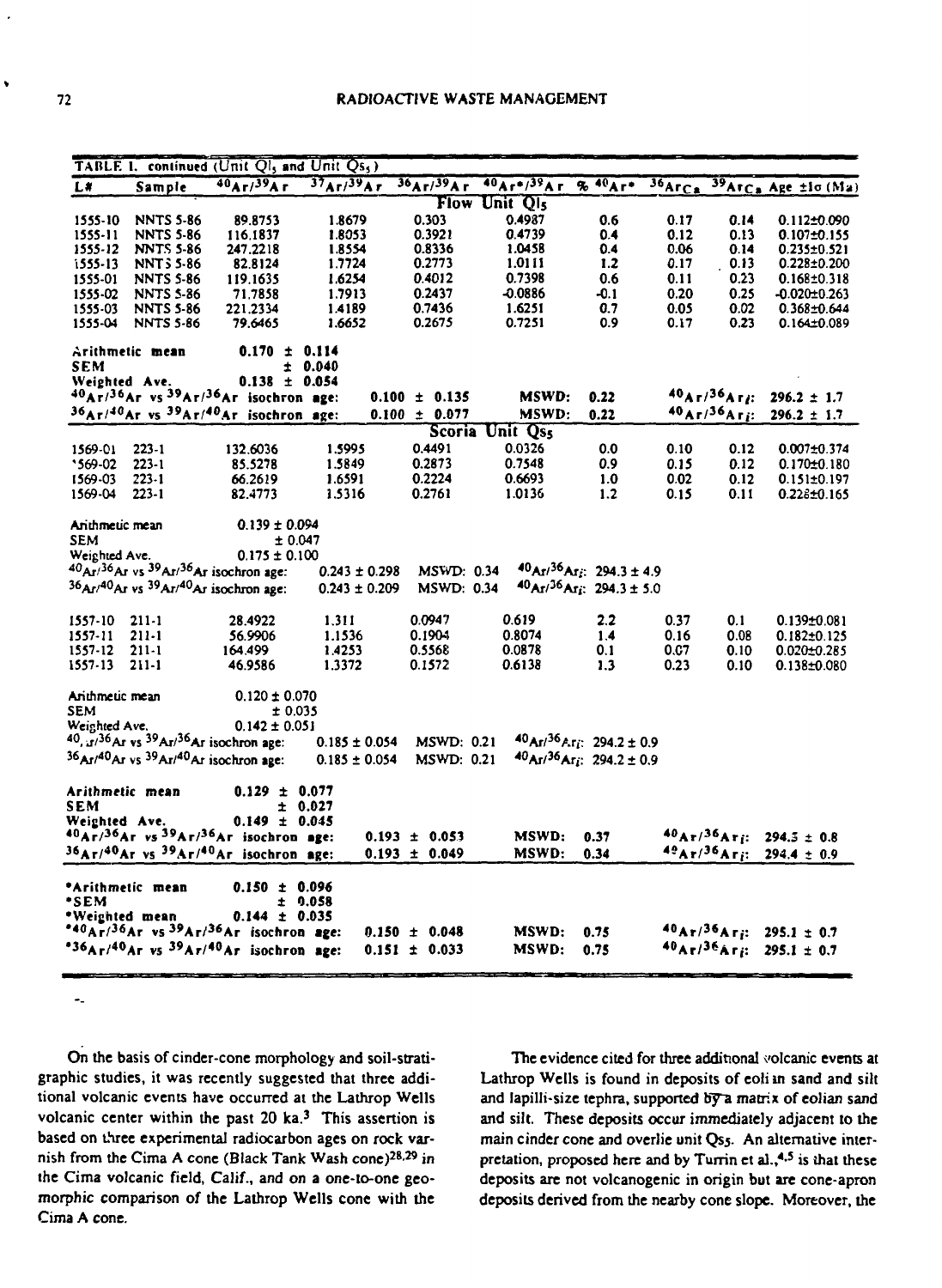| TABLE 2:         |                                             | 40Ar/39Ar data from the Cima A flow                                                          |           |                               |                                                                                                                                                                                                         |           |                   |
|------------------|---------------------------------------------|----------------------------------------------------------------------------------------------|-----------|-------------------------------|---------------------------------------------------------------------------------------------------------------------------------------------------------------------------------------------------------|-----------|-------------------|
| $L$ #            | Sample #                                    | $40$ Ar $/39$ Ar                                                                             | 37Ar/39Ar | $26\sqrt{10^{39} \text{A}}$ r | $40Ar$ $(39Ar)$                                                                                                                                                                                         | 540Ar     | Age±lo (Ma)       |
| $2713 - 01$      | Cima A                                      | 85.3992                                                                                      | 2.0410    | 0.2872                        | 0.7094                                                                                                                                                                                                  | 0.8       | $0.149 + 0.305$   |
| 2713-02          | Cima A                                      | 35.5368                                                                                      | 0.8002    | 0.1177                        | 0.8211                                                                                                                                                                                                  | 2.3       | $0.172 \pm 0.281$ |
| Arithmetic mean  |                                             | $0.160 + 0.017$                                                                              |           |                               |                                                                                                                                                                                                         |           |                   |
| SEM:             |                                             | ±0.012                                                                                       |           |                               |                                                                                                                                                                                                         |           |                   |
| Weighted mean.   |                                             | 0.161±0.207                                                                                  |           |                               |                                                                                                                                                                                                         |           |                   |
| 2714-01          | Cima A                                      | 27.0856                                                                                      | 2.0160    | 0.0898                        | 0.7264                                                                                                                                                                                                  | 2.7       | $0.152\pm0.090$   |
| 2714-02          | Cima A                                      | 39.2833                                                                                      | 2.0136    | 0.1322                        | 0.3884                                                                                                                                                                                                  | 1.0       | $0.081 + 0.208$   |
| 2714-03          | Cima A                                      | 23.7434                                                                                      | 1.9917    | 0.0788                        | 0.6041                                                                                                                                                                                                  | 2.5       | $0.127 \pm 0.124$ |
| 2714-04          | Cina A                                      | 22.5236                                                                                      | 2.0924    | 0.0752                        | 0.4784                                                                                                                                                                                                  | 2.1       | $0.100 + 0.125$   |
| Arithmetic mean  |                                             | $0.115 \pm 0.031$                                                                            |           |                               |                                                                                                                                                                                                         |           |                   |
| SEM:             |                                             | ±0.015                                                                                       |           |                               |                                                                                                                                                                                                         |           |                   |
| Weighted mean:   |                                             | 0.128±0.060                                                                                  |           |                               |                                                                                                                                                                                                         |           |                   |
| 2715-01          | Cima A                                      | 39.4443                                                                                      | 3.9410    | 0.1321                        | 0.7382                                                                                                                                                                                                  | 1.9       | $0.155 \pm 0.500$ |
| 2715-02          | Cima A                                      | 33.8861                                                                                      | 3.2356    | 0.1105                        | 1.5086                                                                                                                                                                                                  | 4.4       | $0.316 \pm 0.250$ |
| 2715-03          | Cima A                                      | 38.1402                                                                                      | 2.1275    | 0.1281                        | 0.4591                                                                                                                                                                                                  | 1.2       | $0.096 \pm 0.078$ |
| 2715-04          | Cima A                                      | 29.0807                                                                                      | 1.9724    | 0.0975                        | 0.4232                                                                                                                                                                                                  | 1.5       | $0.089 + 0.244$   |
| Arithmetic mean  |                                             | $0.164 \pm 0.106$                                                                            |           |                               |                                                                                                                                                                                                         |           |                   |
| SEM:             |                                             | ±0.053                                                                                       |           |                               |                                                                                                                                                                                                         |           |                   |
| Weighted mean:   |                                             | $0.114 \pm 0.070$                                                                            |           |                               |                                                                                                                                                                                                         |           |                   |
| 2716-04          | Cima A                                      | 29.8937                                                                                      | 2.2375    | 0.0999                        | 0.5429                                                                                                                                                                                                  | 1.8       | $0.114 \pm 0.409$ |
| 2716-05          | Cima A                                      | 22.3883                                                                                      | 1,5900    | 0.0745                        | 0.5059                                                                                                                                                                                                  | 2.3       | $0.106 \pm 0.071$ |
| Arithmetic mean  |                                             | $0.110 \pm 0.005$                                                                            |           |                               |                                                                                                                                                                                                         |           |                   |
| SEM:             |                                             | ±0.004                                                                                       |           |                               |                                                                                                                                                                                                         |           |                   |
| Weighted mean:   |                                             | $0.106 \pm 0.070$                                                                            |           |                               |                                                                                                                                                                                                         |           |                   |
| *Arithmetic mean |                                             | $0.138 \pm 0.063$                                                                            |           |                               |                                                                                                                                                                                                         |           |                   |
| •SEM:            |                                             | ±0.018                                                                                       |           |                               |                                                                                                                                                                                                         |           |                   |
| *Weighted mean:  |                                             | $0.119 \pm 0.038$                                                                            |           |                               |                                                                                                                                                                                                         |           |                   |
|                  |                                             | * <sup>40</sup> Ar/ <sup>36</sup> Ar versus <sup>39</sup> Ar/ <sup>36</sup> Ar isochron age: |           | $0.114 \pm 0.099$ : MSWD:     | $0.1;$ $40Ar/36Ar$ <sub>1</sub> :                                                                                                                                                                       | 295.7±4.5 |                   |
|                  |                                             | * <sup>36</sup> Ar/ <sup>40</sup> Ar versus <sup>39</sup> Ar/ <sup>40</sup> Ar isochron age: |           | $0.114 \pm 0.067$ ; MSWD:     | 0.1; $40Ar/36Ar$ ; 295.7±4.5                                                                                                                                                                            |           |                   |
|                  |                                             |                                                                                              |           |                               | *Values calculated from all data; J=0.000125; <sup>36</sup> ArCa <sup>37</sup> ArCa=0.000269; <sup>39</sup> ArCa <sup>37</sup> ArCa=0.000729; <sup>40</sup> Arki <sup>39</sup> ArK=0.002. The reference |           |                   |
|                  | standard is mmhb, using an age of 520.4 Ma. |                                                                                              |           |                               |                                                                                                                                                                                                         |           |                   |

**20-ka age suggested by Wells et al.<sup>3</sup> is not supported by the K-Ar and <sup>40</sup>Ar/<sup>39</sup>Ar data from Lathrop Wells; instead, an age of 119 ± 11 to 141 ± lOka is indicated for the Lathrop Well volcanic center.<sup>4</sup>**

**In addition, recent paleomagnetic and <sup>40</sup>Ar/<sup>39</sup>Ar studies of the Cima volcanic field suggest that the 20-ka age estimate for Lathrop Wells is incorrect. A flow in the Cirna volcanic field, the Cirr.a I flow, which has been well dated by the K-**Ar method at  $110 \pm 10$  ka,<sup>19,d</sup> has the same direction of **rernanent magnetization as the Cima A flow. This shared direction is unusual i; n that it has a very shallow inclination and somewhat easterly declination relative to the Earth's average dipole direction; Using the statistical analyses of**

**Bogue and Coe<sup>30</sup> the direction of rcmanent magnetization of both the A and I cones indicate that the probability of A and I being random events in time is 2 parts in 10<sup>4</sup> , strongly suggesting that the Cima A and I events are similar in age. If, as the paleomagnetic data indicate, the Cima A and I cones are similar in age; then the age of the Cima A flow should also be approximately 100 ka. A total of 12 <sup>40</sup>Ar/<sup>39</sup>Ar ages were determined on the Cima A flow to test this model.**

### **C. <sup>40</sup>Ar/ 3 9Ar Results From the Cima A flow**

**A weighted-mean age of 119 ± 28 ka was obtained from the 12 <sup>40</sup>Ar/<sup>39</sup>Ar analyses (Table-2). Isochron and inverse**isochron ages of 114±99 and 114±67 ka, respectively, are **concordant with the weighted-mean age (Table 2). Isochron data from the Cima A lava flows indicate an initial <sup>40</sup>Ar/<sup>36</sup>Ar ratio equivalent to (hai of atmospheric Ar, discounting the presence of excess AT.**

**<sup>d</sup>The K-Ar ages on the Cima I cone flows are; 130 ± 30, 140 ± 40,60 ± 30 90 ± 70, and 130 ± 60 ka. These ages yield and weighted-mean of 110 ± 10 ka.**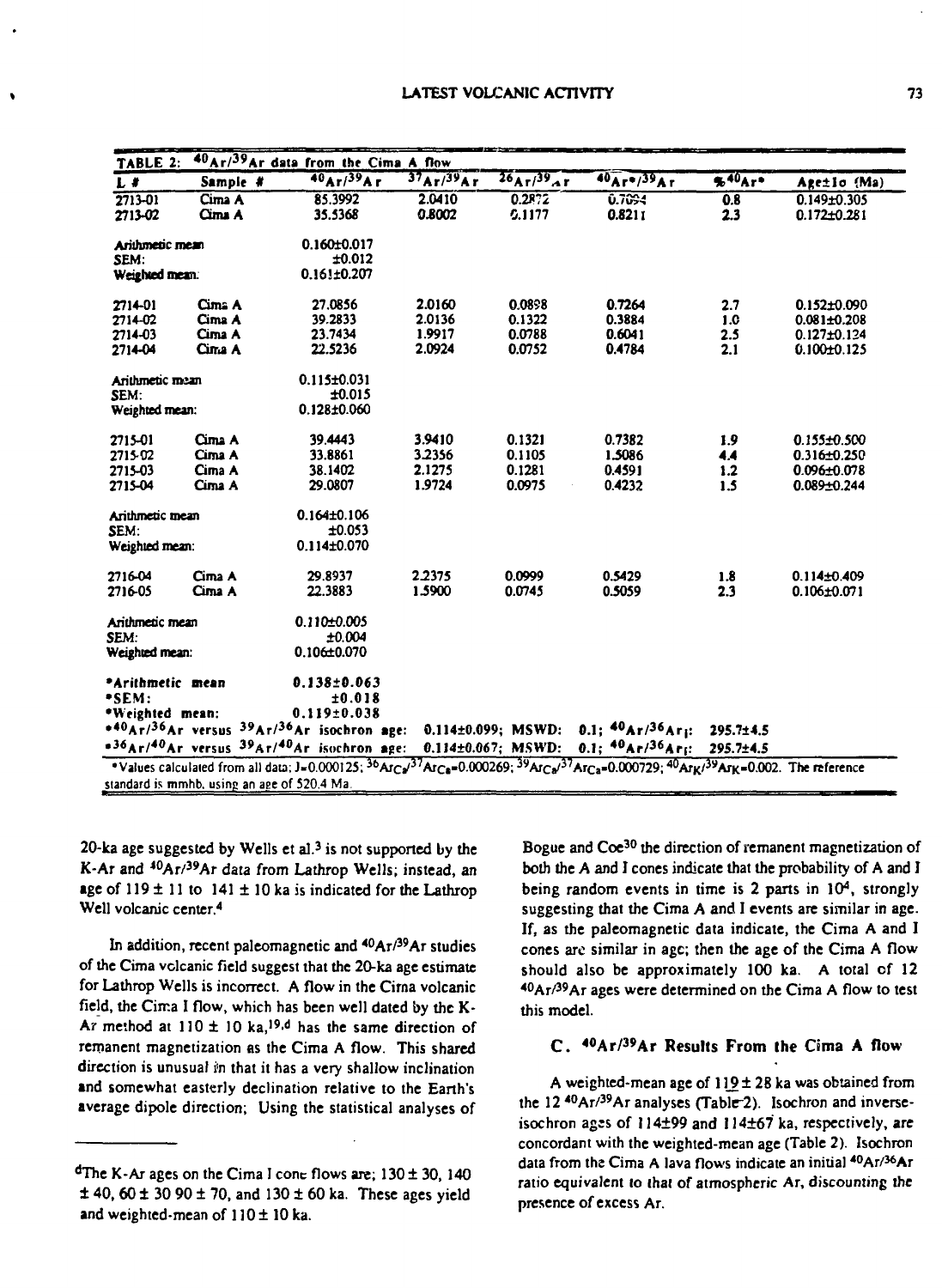**1 . Discussion. The above-mentioned data indicate chat the geomorphic and soil-profile evidence for the 20-ka age of the Lathrop Wells volcanic center is incorrectly calibrated. In addition, other sources of radiometric data** support the K-Ar and <sup>40</sup>Ar/<sup>39</sup>ArAr age of 120 to 140 ka for **the Lathrop Wells volcanic center**

- **1. Uranium-thorium ages on alluvial deposits that contain primary and reworked cinders, 3 to 4 km northwest of the Lathrop Wells volcanic center and aligned with the direction of elongation of the cinder cone. These ages require that the cinders** were deposited between  $240 \pm 30$  and  $145 \pm 25$ <br>ka.<sup>31,32</sup>
- **2. An uranium-thorium age of 150 (-30/+40) ka on the Lathrop Wells lava flows (Mike Morrel, written and oral communication).**
- **3. <sup>36</sup>C1 surface-exposure ages on volcanic bombs, which are minimum ages because of spalation of the volcanic bomb's original surface. These ages indicate that the volcanic activity preceded 105-69 ka (Fred Phillips, oral communication).**

#### **IV. CONCLUSIONS**

**In conclusion, paleomagnetic data indicate only two** volcanic events at the Lathrop Wells volcanic center that are **probably closely linked in time. The combined weightedmeans of the K-Ar and <sup>40</sup>Ar/<sup>39</sup>Ar ages indicate that these** two volcanic events occurred at 119±11 to 141±10 ka. For **the purpose of volcanic-hazard/risk assessment, Lathrop Wells can be considered a monogenet<sup>1</sup> : (single) volcanic event, which occurred 130 ka. This age for the Lathrop Wells volcanic center is concordant with the ages determined by two independent isotopic geochronometers and with the chronology and stratigraphy of the surficial deposits in the Yucca Mountain region. The 20-ka age for the Lathrop Weils volcanic center, obtained by Wells et al.<sup>3</sup> on the basis of geomorphic and soil-profile evidence, apparently is incorrectly calibrated.**

# **V. .REFERENCES**

**1. B.M. CROWE and W.J. CARR, "Preliminary assessment of the risk of volcanism at a proposed nuclear waste repository in the southern Great Basin"** *U.S. Ceoi. Sur. OF Rept. 80-357,* **15.(1980).**

**2. B.M. CROWE, S. SELF, D. VANIMAN, R. Amos, and F. PERRY, "Aspects of potential magmatic disruption of a high level radioactive waste repository in southern Nevada"** *Jour. ofGeoi, 91,* **259-276.(1983)**

**3. S.G. WELLS, L.D. McFADDEN, C.E. RENAULT, and B.M. CROWE, "Geomorphic assessment of late Quaternary volcanism in the Yucca Mountain area, southern Nevada: Implications for the proposed high-level radioactive waste repository"** *Geol., 18,***549-553.(1990).**

 $\sim$   $\sim$ 

**4. B.D. TURRIN, D.E. CHAMPION, and R.J. FLECK, "<sup>40</sup>Ar/<sup>3</sup> 9Ar laser-fusion ages from the Lathrop Wells volcanic center: Implications for volcanic hazards at the Yucca Mountain radioactive waste repository site, southwestern Nevada" (in press).**

**5. B.D.TURRIN, D.E CHAMPION, R.J. FLECK, G.H. CURTIS, R.E. DRAKE, 1990, "K-Ar ages and paleomagnetic directions from the Lathrop Wells volcanic center, southwestern Nevada: No evidence for polycyclic volcanism"** *US. Geol. Sum. Bull,* **(in press).**

**6. R.L. ARMSTRONG, E.B. EKREN, E.H. McKEE, and D.C. NOBLE, "Space-time relations of Cenozoic silicic volcanism in the Great Basin of the western United States"** *Amer. Jour. Sci. 267,* **478-490.(1969).**

**7. E.H. McKEE, "Tertiary igneous chronology of the Great Basin of the western United States; implications for tectonic models"** *Geol. Soc. Amer. Bull. 82,* **3497-3502 (1971).**

**8. R.L. CHRISTIANSEN, and P.W. Lipman, "Cenozoic volcanism and plate tectonic evolution of the western United States. II. Late Cenozoic:** *Philos. Trans, of the Royal Soc. of Land, Series A. 271,* **249-284.(1972).**

**9. P.W. LIPMAN, H.J. PROSTKA. and R.L. CHRISTIANSEN, "Cenozoic volcanism and Plate-tectonic evolution of the Western United States. I. Early and Middle Cenozoic"** *Philos. Trans, of the Royal Soc. of Land, Series A. 271,* **217-248 (1972).**

**10. D.C. NOBLE, "Some observations on the Cenozoic volcano-tectonic evolution of the Great Basin, western United States"** *Earth Plan. Sci. Letr, 17,***142-150 1972.**

**11. P.W. LIPMAN, "Cenozoic volcanism in the Western United States: Implications for continental tectonics",** *in Studies in geophysics: Continental tectonics* **Wash., D.C., Natil. Acad. Press, 161-174 (3980).**